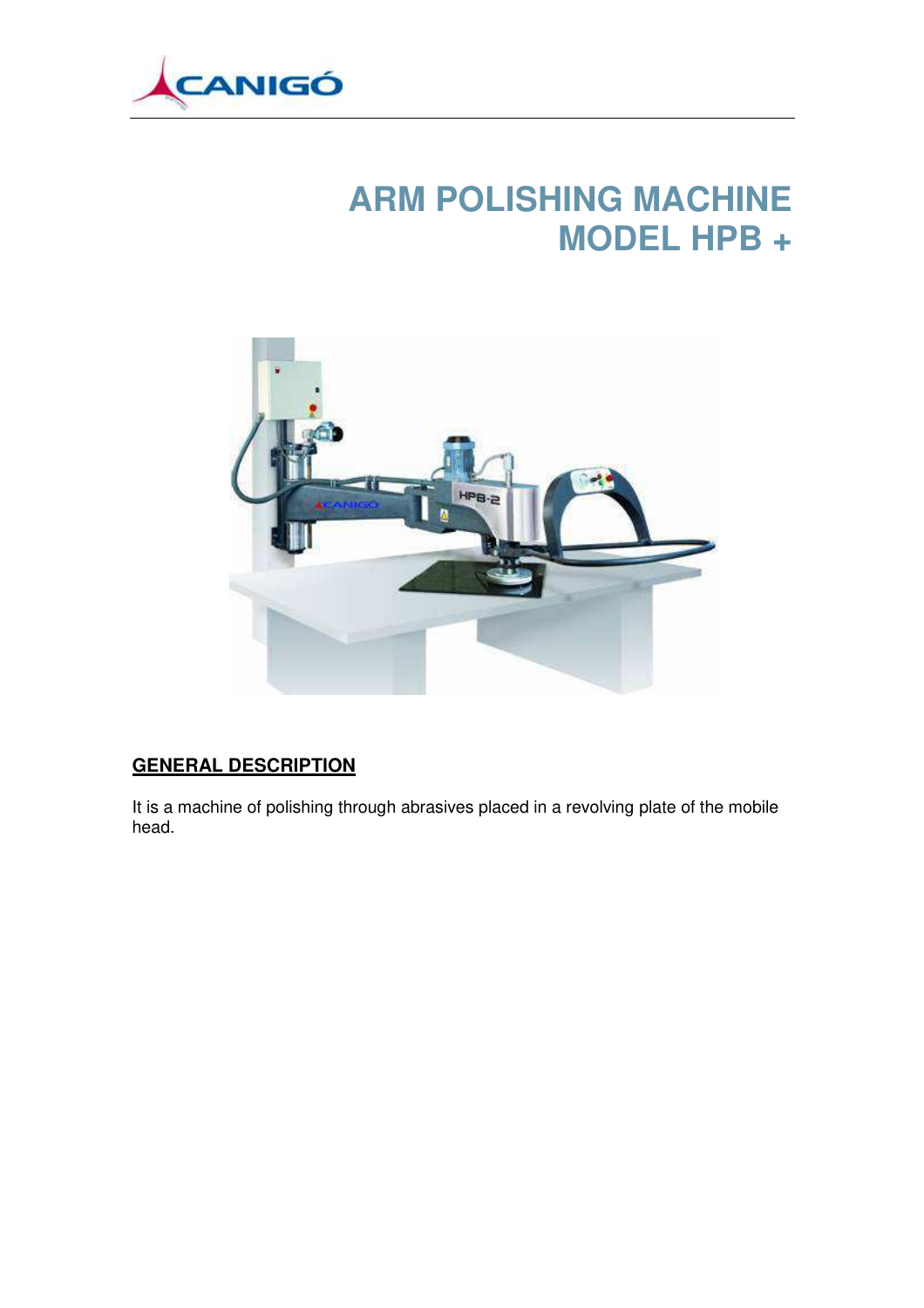

| <b>STANDARD TECHNICAL CHARACTERISTICS</b>        |                   |
|--------------------------------------------------|-------------------|
| <b>MOTORS</b>                                    |                   |
| Head motor power                                 |                   |
|                                                  | 4 Kw              |
| <b>HEAD</b>                                      |                   |
| Diameter of the dish portal-molars               | $250 \text{ mm}$  |
| Number of portal-molars dish                     | 5                 |
| Spindle ----- Turn head speed                    | 630 rpm           |
| Pneumatic piston of pressure of the molar        |                   |
| AXIS STROKES AND MOVEMENTS                       |                   |
| Column vertical stroke                           | $400 \text{ mm}$  |
| Vertical course                                  | motorized         |
| Polishing surface                                | 3000x1500 mm      |
| Maximum radius                                   |                   |
|                                                  | 1840 mm           |
| <b>TABLE</b>                                     |                   |
| Without table                                    |                   |
|                                                  |                   |
| <b>TECHNICAL DATAS</b>                           |                   |
| Installed total electrical power                 | 4 Kw              |
| Water consumption                                | $15$ $l/min$ .    |
| Approximate machine net weight                   | 800 Kg.           |
| <b>Maximal dimensions</b>                        | 4257x3015x2595 mm |
| Three phase power supply + neuter: 400 v. 50 Hz. |                   |

## **TECHNICAL DESCRIPTION**

The structure of the machine consists of a mobile head assembled on an articulated arm.

The head is guided by the worker to all what is long and wide of the piece to polish through one handle in a circular way.

The vertical displacement of the arm is carried out on a column of reinforced steel with a chrome bath to prevent oxidation.

Optionally, it can be supplied with a pneumatic piston of pressure, with engine for the vertical movement, prepared to polish concave surfaces, for bush hammering, with revolving central column, etc.

The push-button box of put into operation is of easy access on the part of the operator.